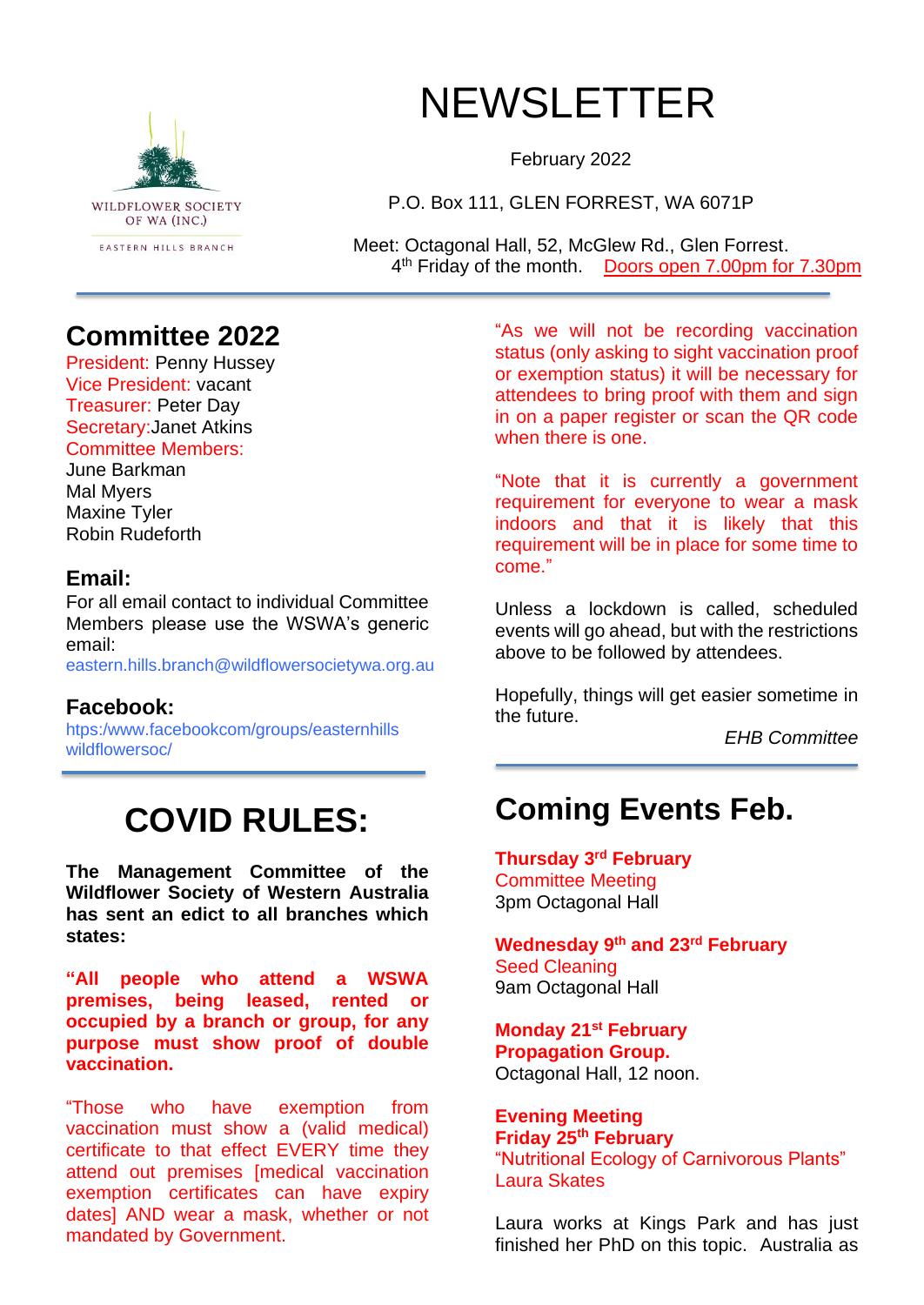a whole and WA in particular is a centre of diversity for one group of these fascinating plants, the Droseras. But we have other genera too. **What is it about our nutrientpoor environment that has facilitated plants evolving to eat animals?** Come along and find out!

There will be a Quiz and a nature table.

### **Coming Events March**

**Thursday 3 rd March** Committee Meeting 3pm Octagonal Hall

**Wednesday 9th and 23rd March** Seed Cleaning 9am Octagonal Hall

**Monday 21st FMarch Propagation Group.**  Octagonal Hall, 12 noon.

**Evening Meeting Friday 25th March** "Plants and Pollenators" Byron Lamon

Byron Lamont is Emeritus Professor of Biology at Curtin University with thousands of research papers to his name. He is currently very interested in how plants communicate with their pollinations. But he is a mine of information on all sorts of stuff – so have your questions ready!

There will be a Quiz and a Nature Table.

## **The Plant Sale**

**Will be held on Saturday 7th May**

**(Covid permitting)**

# **REPORTS**

#### Evening Meeting Friday 26th November

"

The Quiz was a retrospective of the Branch's activities during 2021, and everyone tackled it individually. The winner was Mal Myers who got 13 out of 15 questions correct. Brillliant!

The nature table was full of interesting flowers, many from Jan Pittman's block at Gidgiegannup.

A requirement of the Hall insurance is that a Fire Drill be conducted annually, so one was held during the AGM. It proved to be rather hilarious, with noise and excitement! Let's hope we never have to do it for real. Please remember everyone, that there is an 'emergency escape plan' attached to the electrical box by the front door – do read it when you have a spare moment.

The feature topic was very close to home. Jan Pittman's block at Gidgiegannup was engulfed in the Woorooloo Wildfire, though Jan and her partner saved the house. First, Pam Riordan set the scene by describing how simple monitoring sites had been set up, then visited at bimonthly intervals to record the bushland's recovery after the fire.

Jan then described the harrowing events as the fire roared around them and the next day they reviewed the damage – an incinerated caravan and giant excavator, ancient trees felled and no birds singing. But, steadily, the bushland vegetation is regrowing, including a profusion of orchids. For humans, fire is always a disaster. For the bush, it can be a renewal.

> **Wildflower Ramble** Sunday 26<sup>th</sup> November

The scheduled ramble in Nan MacMillan Reserve did not take place. It was very hot, and people just did not feel like walking! I couldn't help remembering that last year, it rained on the November ramblers!

#### *Penny Hussey* **NEWS FROM THE GARDEN COMMITTEE**

A branch from the mallee planted in the garden along the road broke off and fell onto